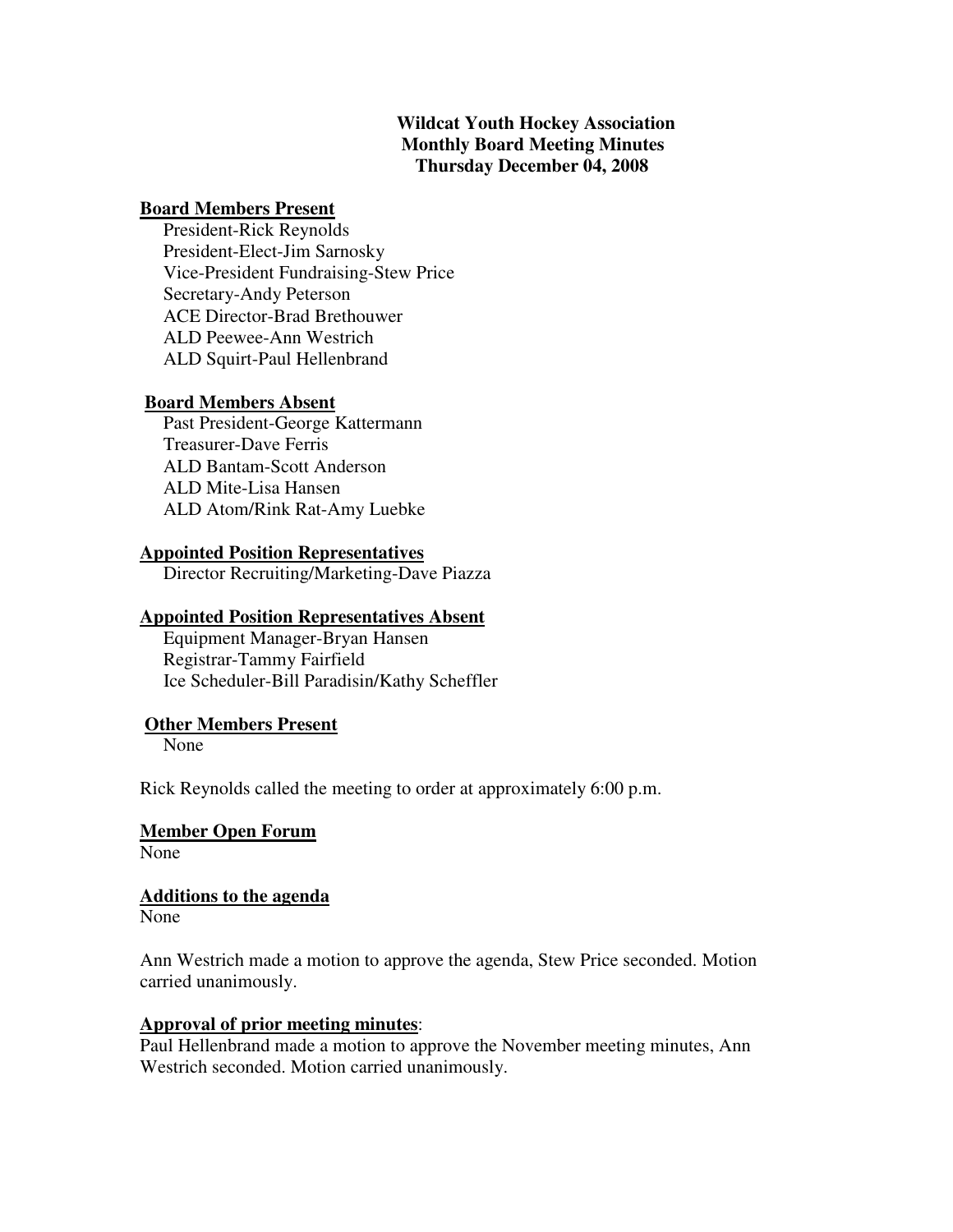#### **Treasurer-Dave Ferris**

Dave Ferris (e-mailed report). Ann Westrich made a motion to approve the list of unpaid bills, Jim Sarnosky seconded. Motion carried unanimously.

## **Reports/updates**:

**Treasurer's Report:** E-mailed report attached. Discussed.

### **Equipment Report:**

Nothing to report.

## **Fundraising Report:**

Progress report on tree sales. Discussed.

# **Apparel Report:**

Nothing to report.

## **Registrar's Report:**

Nothing to report.

#### **Ice Scheduler's Report:** Nothing to report.

## **Bantam ALD Report:**

Nothing to report.

## **Peewee ALD Report:**

Nothing to report.

## **Squirt ALD Report:**

Nothing to report.

## **Mite ALD Report:**

Nothing to report.

## **Atom/Rink Rat ALD Report:**

Nothing to report.

## **Marketing Director Report:**

Nothing to report.

## **ACE Director Report:**

Nothing to report.

## **LTP Report:**

Nothing to report.